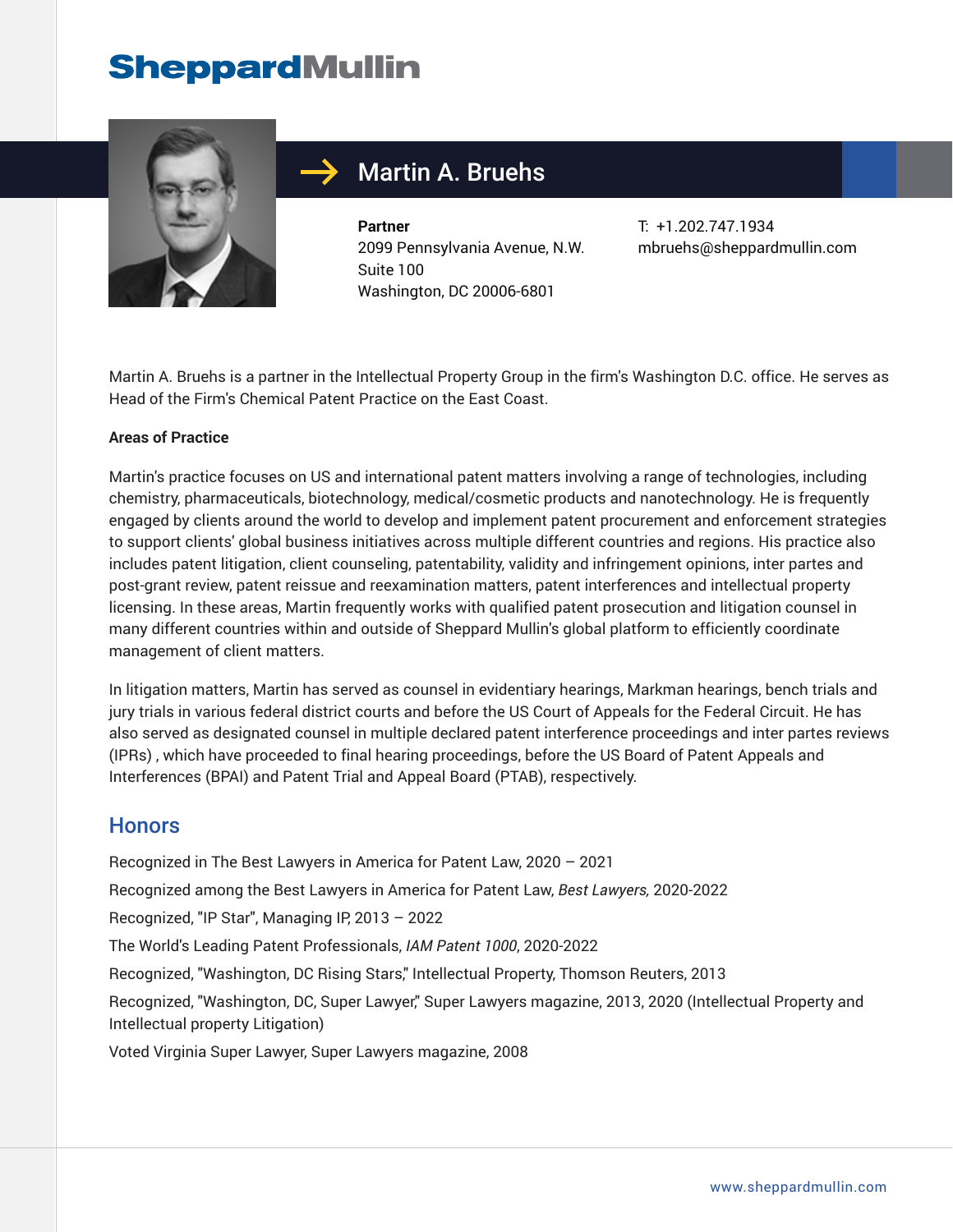## **Experience**

- **Bodor Laboratories, Inc.**: Obtained a highly-favorable multimillion dollar settlement in two patent litigation cases, and a related arbitration proceeding, against a U.S. licensee and Japanese sub-licensee involving a breach of license agreement concerning a high-value global pharmaceutical patent portfolio. With this settlement, our client will receive multiple 7-figure payments of cash and stock to address unpaid royalties and milestones, additional royalties from sales in the Asian territories and substantially-improved terms under an amended and restated license agreement. The licensed patents at issue are directed to a novel drug for treating an indication that impacts more than 15 million patients in the U.S. and an even greater number of patients in other licensed countries/regions.
- Coordinating (with qualified Chinese patent counsel) challenge of a competitor patent claims in China related to specialty chemical technology.
- Representation of Israeli pharmaceutical company in strategic patent matters, new drug applications (NDAs) and Orange Book Patent listings for innovative pharmaceutical products.
- Representation of leading biotech company as lead counsel in dispute involving breach of a US\$700 million commercialization and patent license agreement resulting in favorable multi-million dollar settlement following mediation.
- Representation of London-based cell therapy company in patent legal matters related to treating human diseases, including cancer, using proprietary cellular immunotherapy techniques. To date, company has raised over US\$200 million in various rounds of funding.
- Representation of European specialty chemicals and advanced materials company in high-value (multimillion-dollar), cross-border product launch and due diligence matters in the U.S., European and Asian markets.
- Representation of European investment bank in the patent due diligence and negotiations for a US\$38.5 million series B funding of progressive multiple sclerosis drug.
- Representation of biotechnology company specializing in drug delivery and food/beverage technologies, as lead counsel in an appeal to the US Court of Appeals for the Federal Circuit following reexamination of a patent directed to nanoemulsion concentrates for dispersing non-polar actives into polar solvents.
- Representation of a European patent client (with qualified Chinese counsel) in a Chinese antitrust investigation initiated by the Shanghai Pricing Bureau involving a multimillion-dollar patent licensing effort across China.
- Representation of a world-renowned medicinal chemist in preparing and prosecuting global patent portfolio directed to pharmaceutical compounds and methods of treatment including soft anticholinergic analogs and related licensing of the same in the US, and to a major Asian pharmaceutical company.
- Representation of privately held clinical-stage pharmaceutical development company in patent prosecution, counseling and diligence concerning ophthalmic drugs and novel drug delivery to the eye, including a successful phase II cyclodextrin nanoparticle eye drop product to treat diabetic macular edema (DME).
- Representation of a global branded pharmaceutical company in patent prosecution, counseling and enforcement efforts, including Orange Book listing of patents and related counseling, including analysis of paragraph IV certifications and participation in related litigation.
- Representation of a New York-based client in a patent due diligence and freedom-to-operate investigation of food industry technology valued at US\$150 million.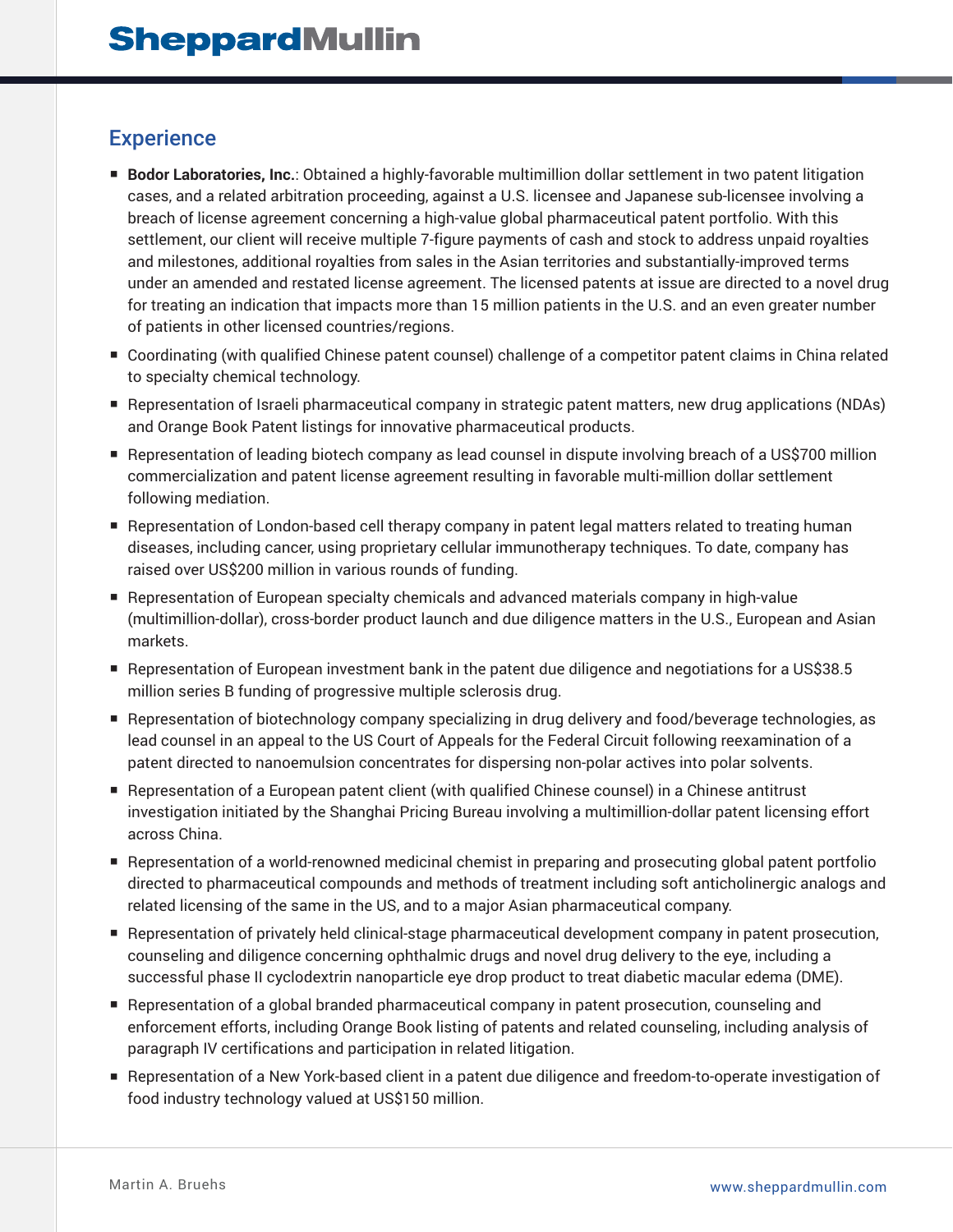## **SheppardMullin**

- Representation of a patent holder (with qualified French counsel) in product seizure operations in France and related patent infringement litigation proceedings in the High Court of Paris.
- Representation (with qualified foreign counsel) of a major European patent holder in a product import monitoring and patent enforcement campaign covering the US, Canada, France and the United Kingdom.
- Representation of a large international chemical company in patent due diligence matters concerning construction of a multimillion-dollar biofuel plant in South America.
- Representation (with qualified German counsel) of a large international chemical company in legal matters pertaining to joint research efforts in Germany.
- Representation of an early-stage biotechnology company in global patent legal matters directed to biocatalytic technologies in the water, energy and chemical industries.
- Representation of a global financial services company in patent due diligence issues arising in connection with high-value pharmaceutical investments.
- Representation of a specialty prescription pharmaceutical company on patent legal aspects of its acquisition 2of a specialty pharmaceutical company, focused on development of products for female and male hormone deficiencies.
- Representation of one of the largest manufacturers of specialty chemicals in connection with arbitration proceedings in Switzerland concerning inventorship rights to a US patent directed to the synthesis of compounds having nitrile functions.
- Representation of an intellectual property development company, co-founded by a distinguished professor and recent recipient of the Nobel Prize in Medicine, in connection with the licensing, procurement and commercialization of intellectual property directed to life sciences technologies.
- Representation of a startup biotechnology company in connection with the procurement of intellectual property directed to therapeutic vaccine technologies.
- Conducted a due diligence investigation for a global biopharmaceutical company in advance of clinical trials to assess the safety and effectiveness of novel compounds and prodrugs for the treatment of viral infections.
- Representation of a subsidiary of a major international health care products manufacturer in patent interference matters concerning implantable medical device technology.
- Conducted a due diligence investigation for the acquisition of a multimillion-dollar patent portfolio directed to medical device technology.
- Conducted a freedom-to-operate investigation for the construction of a US\$50 million chemical manufacturing facility.
- Representation of one of the largest global manufacturers of security products in a patent interference matter concerning automotive technology.
- Conducted a due diligence investigation for a US\$30 million acquisition and commercialization of a patent portfolio directed to medical technology.
- *Agere Systems Guardian Corp. v. Proxim, Inc.*, United States District Court for the District of Delaware. Representation of the defendant in a patent infringement action concerning wireless communications technology.
- *Akzenta Paneele + Profile GmbH and W. Classen GmbH & Co., KG v. Brown-West, L.L.C. d/b/a Carpet One Floor & Home, Shaw Industries Group, Inc. and Valinge Innovation AB (f/k/a Valinge Aluminium AB)*, United States District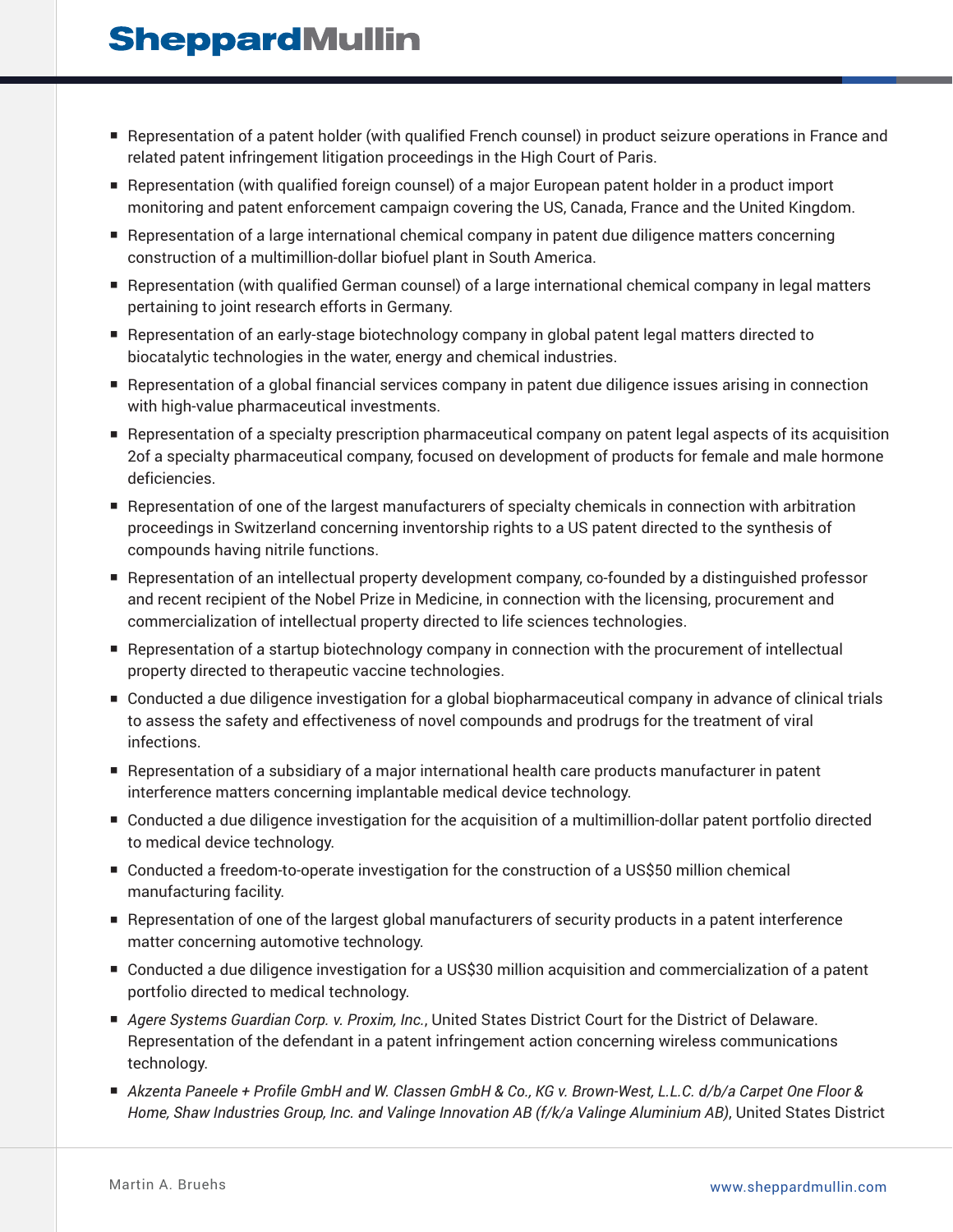Court for the Eastern District of Texas. Representation of the defendant in a patent infringement action concerning mechanical locking systems for floor panels.

- *Anthurium Solutions, Inc. v. MedQuist Inc., et al.*, United States District Court for the Eastern District of Texas. Representation of the defendant in a patent infringement action concerning a system for automatic electronic document processing.
- *APBI Holdings, Inc. v. Hon. David Kappos,* United States District Court for the District of Columbia. Representation of the patentee in an action seeking recalculation of patent term adjustment for a patent directed to methods of using rapid-onset selective serotonin reuptake inhibitors.
- *Avocet Sports Technology, Inc. v. Implus Footcare, LLC, et al.*, United States District Court for the Northern District of California. Representation of a defendant accused of infringing a United States patent covering pressure measurement devices with a selective pressure threshold crossing accumulator.
- *A.R. Arena Products, Inc. v. Grayling Industries, Inc.*, United States District Court for the Northern District of Ohio. Representation of plaintiff and counterclaim defendant in patent infringement action and multiple, related inter partes and ex parte patent reexaminations concerning apparatuses and methods for enhancing evacuation of materials from liners used inside intermediate bulk containers, and related antitrust claims.
- *Dropbox, Inc. v. Synchronos Technologies, Inc.*, PTAB-IPR2016-00850. Representation of patent owner in IPR concerning patent directed to data transfer and synchronization system.
- *Dropbox, Inc. v Synchronos Technologies, Inc.*, PTAB-IPR2016-00851. Representation of patent owner in IPR concerning patent directed to data transfer and synchronization system Cargill, Inc. v. Ajinomoto Co., Inc., United States Board of Patent Appeals and Interferences. Representation of a senior party in a patent interference concerning processes for the production of glutamic acid compounds.
- *DuPont/CSIRO v. Rhodia Chimie*, United States Board of Patent Appeals and Interferences. Representation of Rhodia in a patent interference concerning a radical polymerization process for the synthesis of block polymers.
- *Embrex, Inc. v. Breuil S.A. and New Tech Solutions, Inc.*, United States District Court for the Eastern District of North Carolina. Representation of the defendants in a patent infringement action concerning poultry egg candling and vaccination technology.
- *Galderma Research & Development v. Hon. David Kappos*, United States District Court for the District of Columbia. Representation of the patentee in an action seeking recalculation of patent term adjustment for a patent directed to the treatment of dermatological disorders.
- *General Components, Inc. v. Micron Technology, Inc., et al*, United States District Court for the Eastern District of Virginia. Representation of the defendant in a patent infringement action concerning minimum dead volume fittings.
- *Georgetown University v. Hon. David Kappos*, United States District Court for the District of Columbia. Representation of the patentee in an action seeking recalculation of patent term adjustment for a patent directed to peripheral-type benzodiazepine receptor expression level as an index of organ damage and regeneration.
- *Golden Hour Data Systems, Inc. v. emsCharts, Inc. et al.*, United States Court of Appeals for the Federal Circuit. Representation of the appellee in an appeal of the decision in a patent infringement action concerning integrated emergency medical transportation database system.
- *Golden Hour Data Systems, Inc. v. emsCharts, Inc., et al.*, United States District Court for the Eastern District of Texas. Representation of the defendant in a patent infringement action concerning an integrated emergency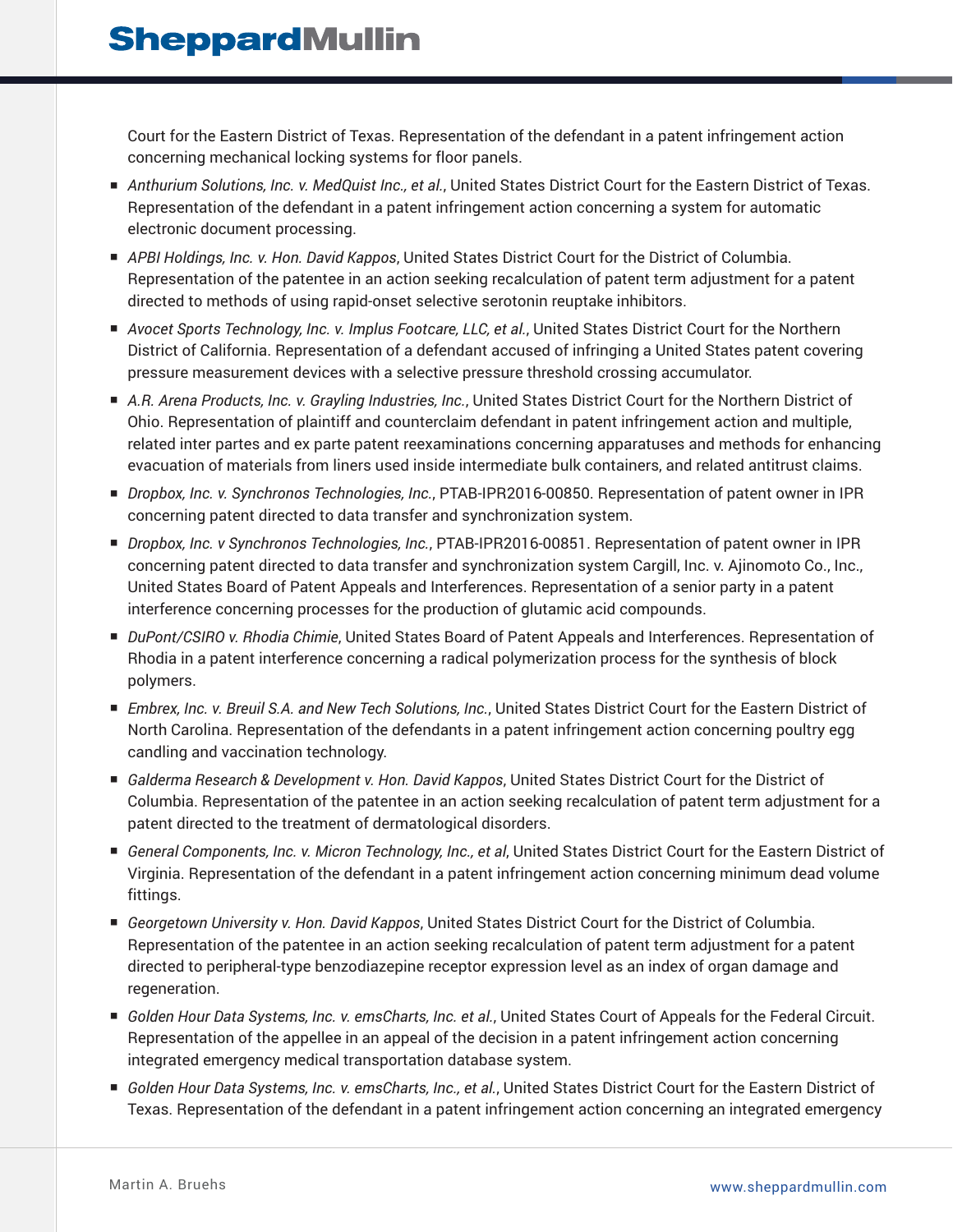medical transportation database system.

- *IP Cleaning S.p.A. and FAIP North America, Inc. v. Annovi Reverberri, S.p.A.*, United States District Court for the Western District of Wisconsin. Representation of the defendant in a patent infringement action concerning a vertical shaft pressure washer coupling assembly.
- Penguin Brands, Inc. v. Implus Footcare, LLC, United States District Court for the Southern District of New York. Representation of the defendant in a patent infringement action concerning universal cleat products.
- *Rhodia Chimie and Rhodia, Inc. v. PPG Industries, Inc.*, United States District Court for the District of Delaware. Representation of the plaintiff in a patent infringement action concerning silica particulates. Schindler Elevator Corp. and Inventio AG v. Otis Elevator Co., United States District Court for the Southern District of New York. Representation of the plaintiffs in a patent infringement action concerning elevator installation technology at the new World Trade Center buildings.
- *SecureInfo Corp. v. Telos Corp.*, United States District Court for the Eastern District of Virginia. Representation of the defendant and counterclaimant, in a patent infringement action concerning computer-assisted methods for assessing risk to a target computer system.
- *Välinge Innovation AB v. Pergo AG, Pergo AB, and Pergo LLC*, United States District Court for the District of Delaware. Representation of the plaintiff in a patent infringement action concerning mechanical locking systems for floor panels.
- *Välinge Innovation AB v. Halstead New England Corp. et al.*, United States District Court for the District of Delaware. Representation of the plaintiff in a patent infringement action involving nine asserted patents directed to mechanical locking systems for and material properties of LVT and WPC flooring panels.
- *Yeda Research and Development Co., Ltd. v. Abbott GmbH & Co. KG*, United States District Court for the District of Columbia. Representation of a major pharmaceutical manufacturer in opposing an appeal of a patent interference decision concerning tumor necrosis factor binding protein II (TBP-II).

\* Includes some matters prior to joining Sheppard Mullin

### Articles

- Co-author, "US Patent Office refuses to apply doctrine of tribal immunity as a defense in inter partes review proceedings," March 1, 2018
- Co-author, "Federal Circuit rules distribution agreement may be invalidating 'offer for sale'," February 20, 2018
- "Virtual patent marking an underutilized tool," Dentons client alert, December 17, 2014
- "Recent Rulings May Increase Available Patent Term," Dentons client alert, January 29, 2014
- "False Patent Making: No Competitive Injury Is Currently Required," Intellectual Property Litigation, 2011
- "Willful Infringement Remains Issue in Patent Cases" The National Law Journal, 2009
- "Settlement of Patent Interferences," Patent Interferences Rules & Practice Conference, 2006
- "Judicial Administrative Decisions Subcommittee Report: Recent Chemical, Biotechnological, and Medical Device Decisions," American Intellectual Property Law Association Chemical Practice Committee, May 2004, October 2003, October 2001, May 2001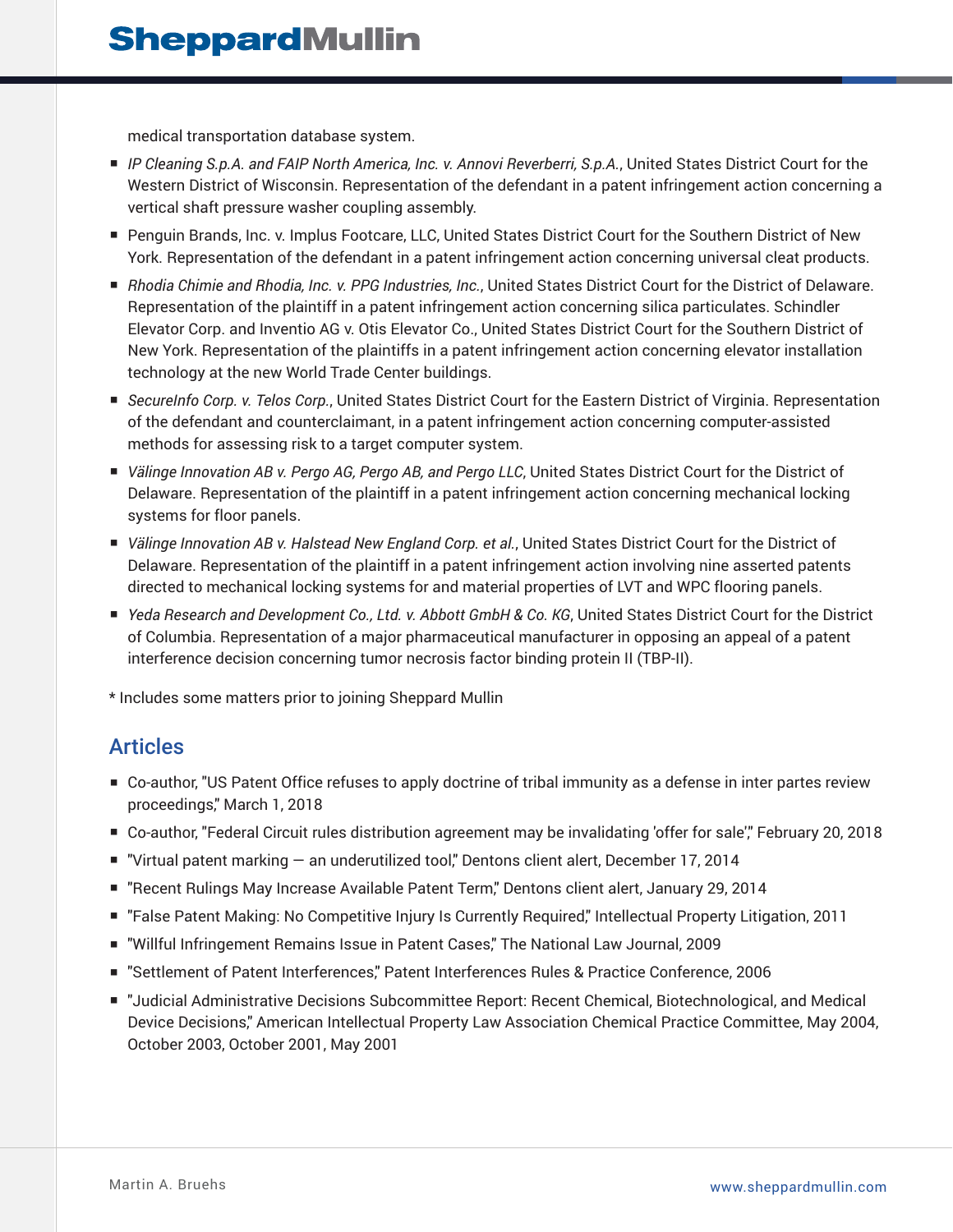## Speaking Engagements

- "Recent Developments in Chemical Patent Practice," May 2018
- "U.S. Post-Grant Review Procedures," May 2018
- "Virtual Patent Marking," May 2018
- "Recent Developments in Trade Secrets," European Industrial Research Management Association, Rome, Italy, November 2017
- "IP Strategies for Innovative Companies in the U.S." October 2017
- "Recent Developments in Chemical Patent Practice," September 2017
- "Overview of Key Patent Prosecution Procedures Before the U.S. Patent and Trademark Office," April 2017
- "Recent Developments in Chemical, Pharmaceutical and Biotech Patent Practice," April, 2017
- "US Post-Grant Review Procedures," April 2017
- Presentation on US post-grant practice and recent developments in chemical and pharmaceutical patent law, Chinese Patent Reexamination Board, Beijing, China; March 2016
- "Upgrades Regarding US Post-Grant Practice Before the Patent Trial and Appeal Brief," May 2016
- "Amendments to the Rules of Practice Before the PTAB," May 2016
- "Practice Points for Terminal Disclaimers and Double-Patenting Rejections," March 2014
- "Recent Notable Decisions and Trends in Post-Grant Proceedings," March 2014
- "Recent Notable Decisions of the Court of Appeals for the Federal Circuit," November 2014
- "Inter Partes Review; Basics and Strategic Considerations," November 2013
- "The Law of Willful Patent Infringement Continues to Evolve," November 2013

#### **Memberships**

Intellectual Property Law Section, American Bar Association Section of International Law Licensing Executives Society

Patent, Trademark and Copyright Section, The Bar Association of the District of Columbia

Licensing Subcommittee, Pharmaceutical Issues Committee, Intellectual Property Owners Association

Intellectual Property Section, New York Bar Association

Chemical Practice Committee, American Intellectual Property Law Association

#### **Practices**

Intellectual Property Environmental Litigation Mergers and Acquisitions